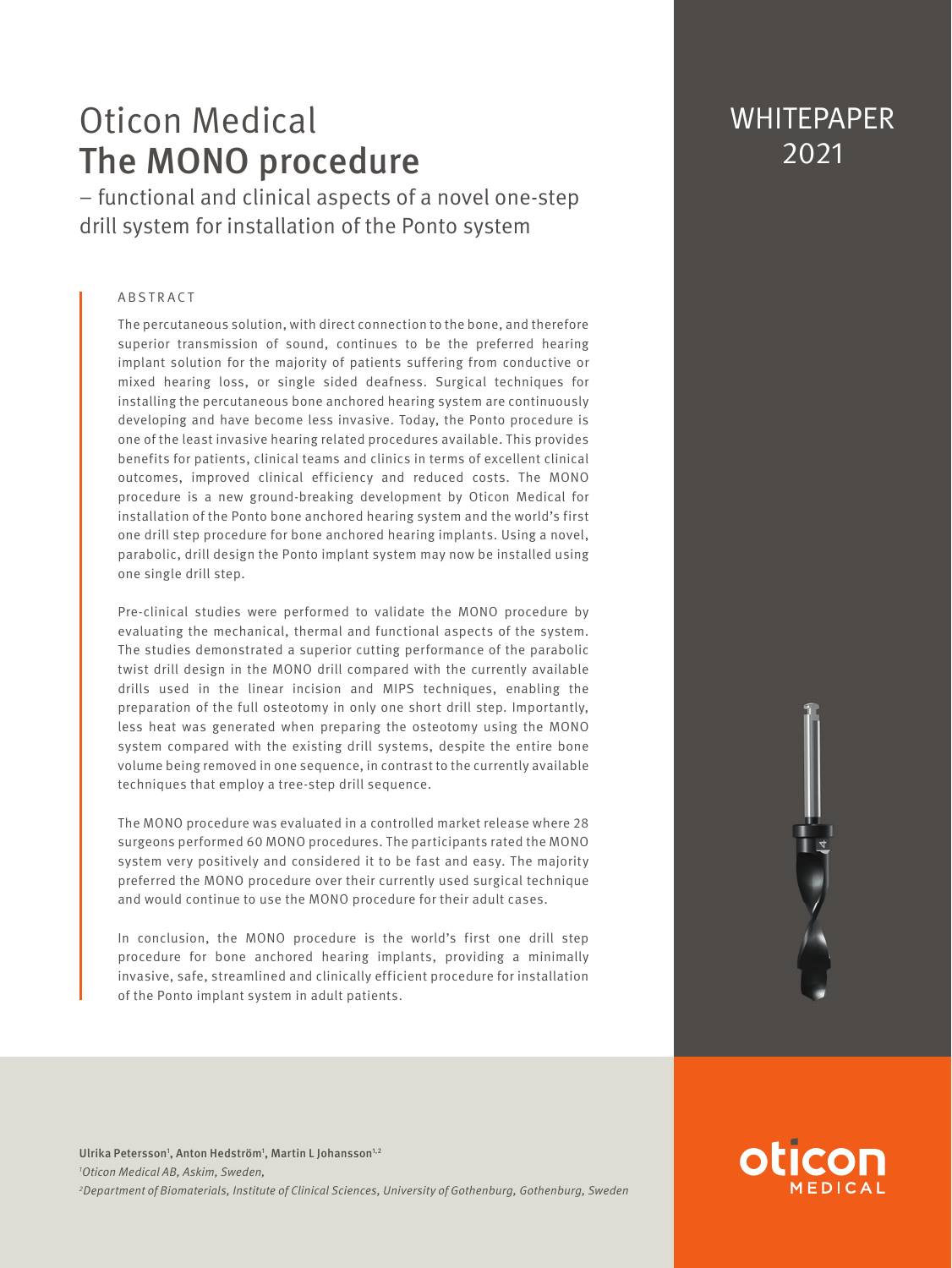## Introduction

The Ponto System and the bone anchored implant installation procedure has undergone significant improvements since the first introduction of the Ponto implant in 2009. In 2015, Oticon Medical revolutionised the bone anchored procedure with the MIPS procedure – the first and only available minimally invasive bone anchored hearing solution (BAHS) procedure allowing installation of the Ponto system in just a few minutes (Johansson and Holmberg, 2015; Johansson et al., 2017). Recently, a systematic literature review demonstrated an exceptional improvement in patients' quality of life after treatment with the Ponto system, with 98% of the patients reporting an improvement (Lagerkvist et al., 2020). In addition, the review reported excellent implant survival rates (98%), a low incidence of major complications, and it can be expected that minor treatments for adverse skin reactions are required in just one follow-up visit out of 20. These favourable clinical results can be contributed to both the design of the Ponto implants and abutments, as well as to developments in surgical techniques (Johansson, 2018).

Today, MIPS is the most commonly used procedure to install a Ponto implant and its use has resulted in important advantages for the patient compared with previously available surgical techniques. Clinical studies have reported a significantly reduced surgery time, similar or improved soft tissue outcomes, improved cosmetic outcomes and decreased numbness in the area around the abutment (Caspers et al., 2021; Holmes et



al., 2021). With MIPS, the patients can benefit from excellent skin outcomes, favourable aesthetic results and fast recovery times with few complications.

In addition to providing benefits to the patients, tissue preservation and minimally invasive procedures also enable efficiency for the clinic and its clinical teams. The Ponto procedure is one of the least invasive hearing implant-related surgeries available and can, in most adult cases, be performed under local anaesthetic. For clinics, this may considerably reduce the staffing and the operating room costs associated with a Ponto procedure, shorten the case duration and therefore allow a higher patient throughput (Sardiwalla et al., 2017). Moreover, the Ponto procedure allows for a flexible surgical setting. It can be carried out as an outpatient procedure, outside of the main operating room, leading to a further reduction in surgical time, staffing and running costs (Sardiwalla et al., 2017). Additionally, by relocating to a smaller sterile setting, more patients can get access to the life-changing Ponto treatment and the main operating room may be freed up for other, more complex, surgeries.

With the introduction of the MONO procedure, the world's first one step drilling procedure for bone anchored hearing implants, treating patients with BAHS is once again revolutionised. Based on the success with MIPS, the MONO procedure was developed with the aim to further streamline the installation of a Ponto implant. Using the MONO procedure, the complete osteotomy for the implant is prepared in one single drill step, in contrast to the available systems that employ a threestep drill sequence. The osteotomy preparation for osseointegrated implant installations typically employ a stepwise drilling protocol to mitigate the risk of overheating the bone. With the ground-breaking MONO drill and its unique parabolic design (Figure 1) leading to improved cutting performance in comparison with traditional twist drills, bone removal in one single drill step is made possible without overheating the bone. The MONO drill has been extensively evaluated in terms of its mechanical and thermal performance, usability and safety. This whitepaper describes the methods and presents the main results from this extensive preclinical research programme as well as the first clinical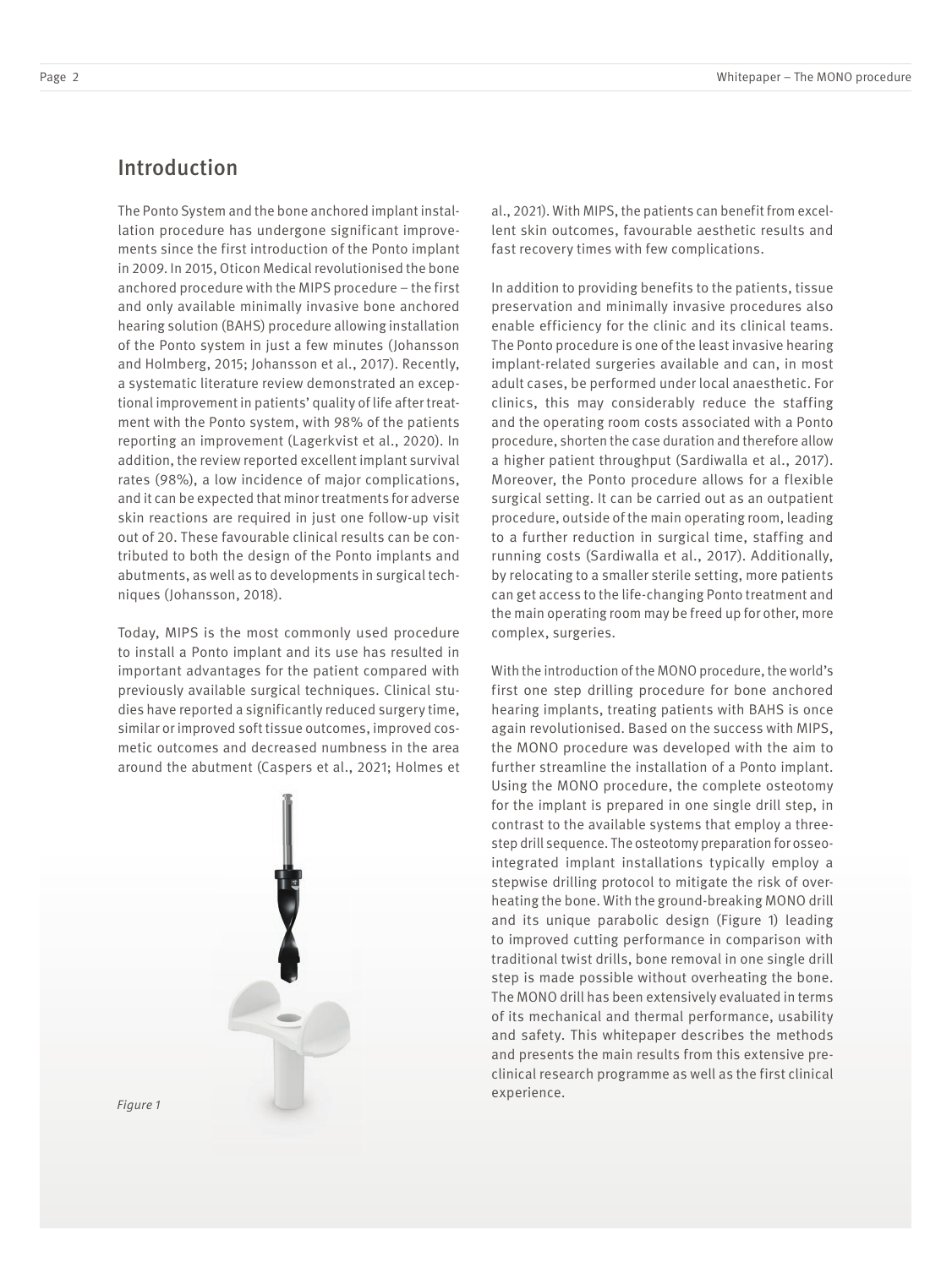The main conclusions from the experimental studies are:

- The MONO drill has a superior cutting performance compared with the previously available linear incision drills (hereafter referred to as conventional drills) and the MIPS drills. The characteristics and efficiency of the MONO drill permits preparation of the osteotomy in only one drill step
- The drilling sequence should preferably be short and is recommended to last less than 4 seconds
- Less heat is generated when preparing the osteotomy using the MONO system compared with the conventional linear incision system and the MIPS system
- In case of exposed dura, the MONO drill is not more inclined to damage the dura compared with the conventional round burr and MIPS guide drill

#### Tailor-made components

Based on clinical feedback and learnings from the MIPS procedure, we concluded that the natural next step was to develop a drilling process reduced to one single step. When drilling just once, the risk of misalignments or angulation between drill steps is avoided, thus reducing the risk of a non-optimal shape of the osteotomy. This was made possible by developing a new type of drill.

The MONO Surgery kit consists of the MONO drill, the Cannula, the Insertion indicator and the Soft healing cap (Figure 2).



*Figure 2: The new tailor-made surgical kit for the MONO procedure containing the MONO drill, the Cannula, the Insertion indicator and the Soft healing cap*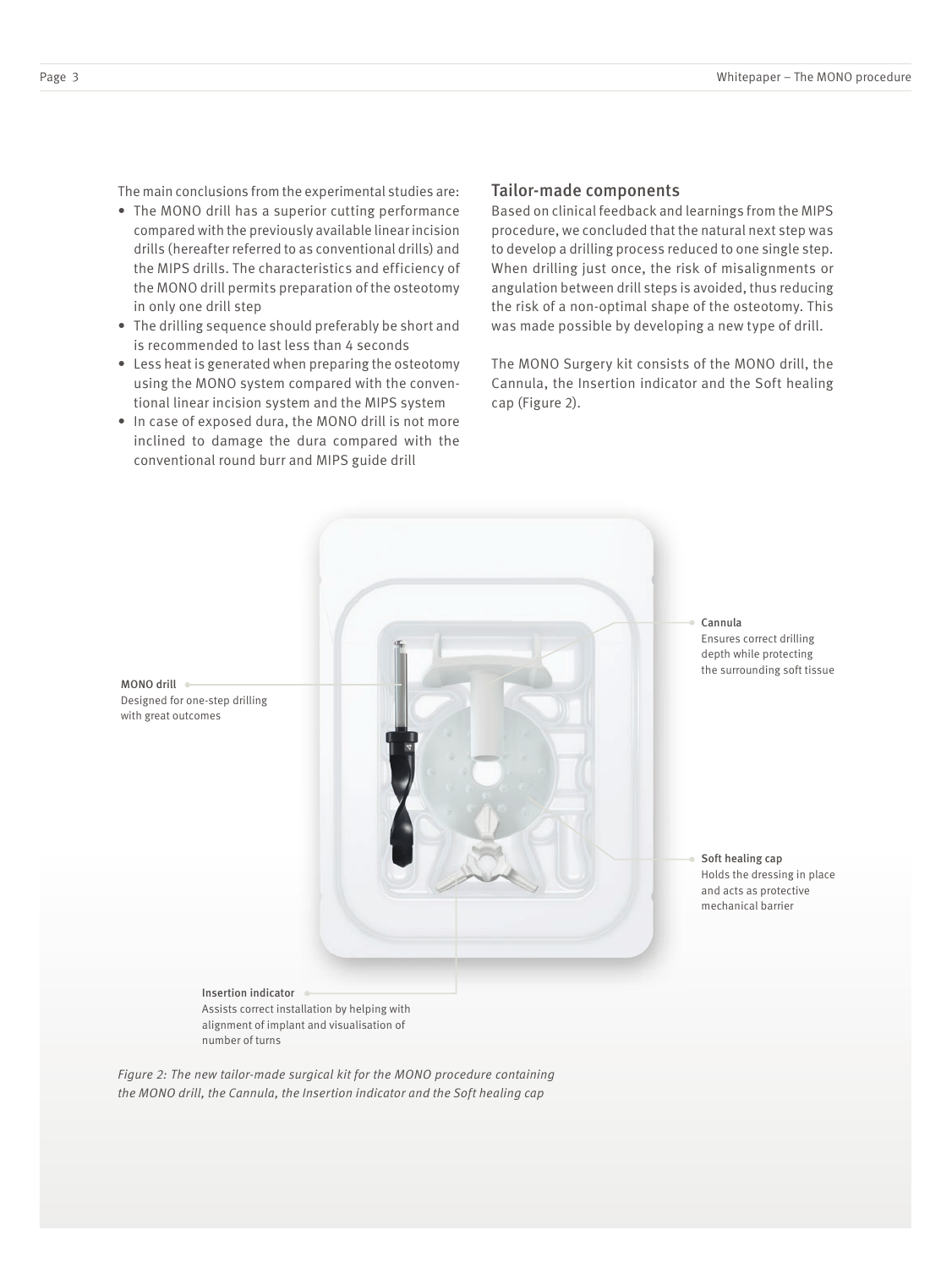#### The MONO drill – Designed for one-step drilling with great outcomes

With the MONO system, site preparation for BAHS can now, for the first time, be performed using just one single drill step. With its efficient cutting characteristics and low heat generation, the novel MONO drill obviates the need for a stepwise drilling procedure. This is made possible by the unique design of the MONO drill bit where, in contrast to conventional twist drills, the MONO drill has a parabolic cross section. This feature minimises the amount of metal in the drill bit and as a result, the amount of metal in contact with the surrounding bone. Importantly, it also substantially increases the space available for irrigant while at the same time facilitating efficient removal of the hot bone fragment from the osteotomy. Moreover, the parabolic shape allowed for the cutting edges of the drill bit to be designed with increased bone cutting capability compared with conventional twist drills.

#### The Cannula – Ensures correct drilling depth while protecting the surrounding soft tissue

In the MONO procedure, the drilling is performed through the Cannula, analogous to the procedure using the MIPS drills. In addition to acting as soft tissue protection, the Cannula also acts as a stop, preventing drilling deeper than intended. During drilling, the Cannula is filled with irrigation fluid to facilitate sufficient cooling of the bone. Finally, the Cannula guides the direction: the drilling should be performed perpendicular to the skin surface and therefore, the top shoulder of the Cannula should always be kept parallel to the skin surface.

#### Insertion indicator – Assists correct installation by helping with alignment of implant and visualization of number of turns

Due to the punch approach, there is limited visibility when inserting the implant. To compensate for this, the Insertion indicator is used during implant installation. The indicator visualises the number of turns the implant engages in the bone, assuring that the implant is fully inserted at the torque setting chosen. For the MONO procedure, 5 turns of the Insertion indicator indicate that the implant is fully inserted. If the implant engages 4 turns or less, it can be backed out and re-inserted, or careful manual tightening can be performed until the implant reaches 4.5 to 5 turns.

#### Soft healing cap – Holds the dressing in place and acts as protective mechanical barrier

The purpose of the Soft healing cap is to protect the wound during healing. With its soft material and resilient design, the Soft healing cap stays in place and will bend and flip back into position even if displaced. The Soft healing cap has an open interface and patients can use the sound processor at the same time as the healing cap. This is highly beneficial and for the treatment of potential skin complications.

#### A novel parabolic drill system that enables a one-step drill procedure

For bone anchored implants, careful preparation of the osteotomy is essential to allow for a successful osseointegration (Johansson et al., 2019b). Therefore, the MONO drill and the drilling procedure have been subjected to extensive investigations to establish the procedure. In this section, the results from the mechanical, thermal and functional evaluations are presented. A more detailed description of these experimental studies are reported elsewhere (Johansson et al., 2021; Strijbos et al., 2021).

#### The MONO drill has superior cutting capability

The intention of the unique parabolic drill design is to allow the generation of the final osteotomy for a 4 mm Ponto implant in one drill step. The cutting properties of the MONO drill have been determined by measuring the torque and force while drilling in artificial bone and compared with the results for the conventional drills for linear incision (round burr and countersink) and the MIPS drills. In addition, the influence of the feed rate (the rate at which the drill is moved into the bone, i.e. a high feed rate results in a short drilling sequence) on the drilling force and torque was studied.

Drilling in artificial bone (Sawbones, 50 PCF) was performed with a constant rotational speed of 2,000 rpm and at three different feed rates (0.5, 1 and 2.0 mm/ sec, corresponding to a drilling time of 9.5, 4.8 and 2.4 seconds, respectively) while measuring the force and the torque. Using the data obtained, the energy needed to generate the osteotomy was calculated. For comparison, the conventional drill bits (round burr and countersink) and the MIPS drills were also subjected to artificial bone while measuring the force and torque, however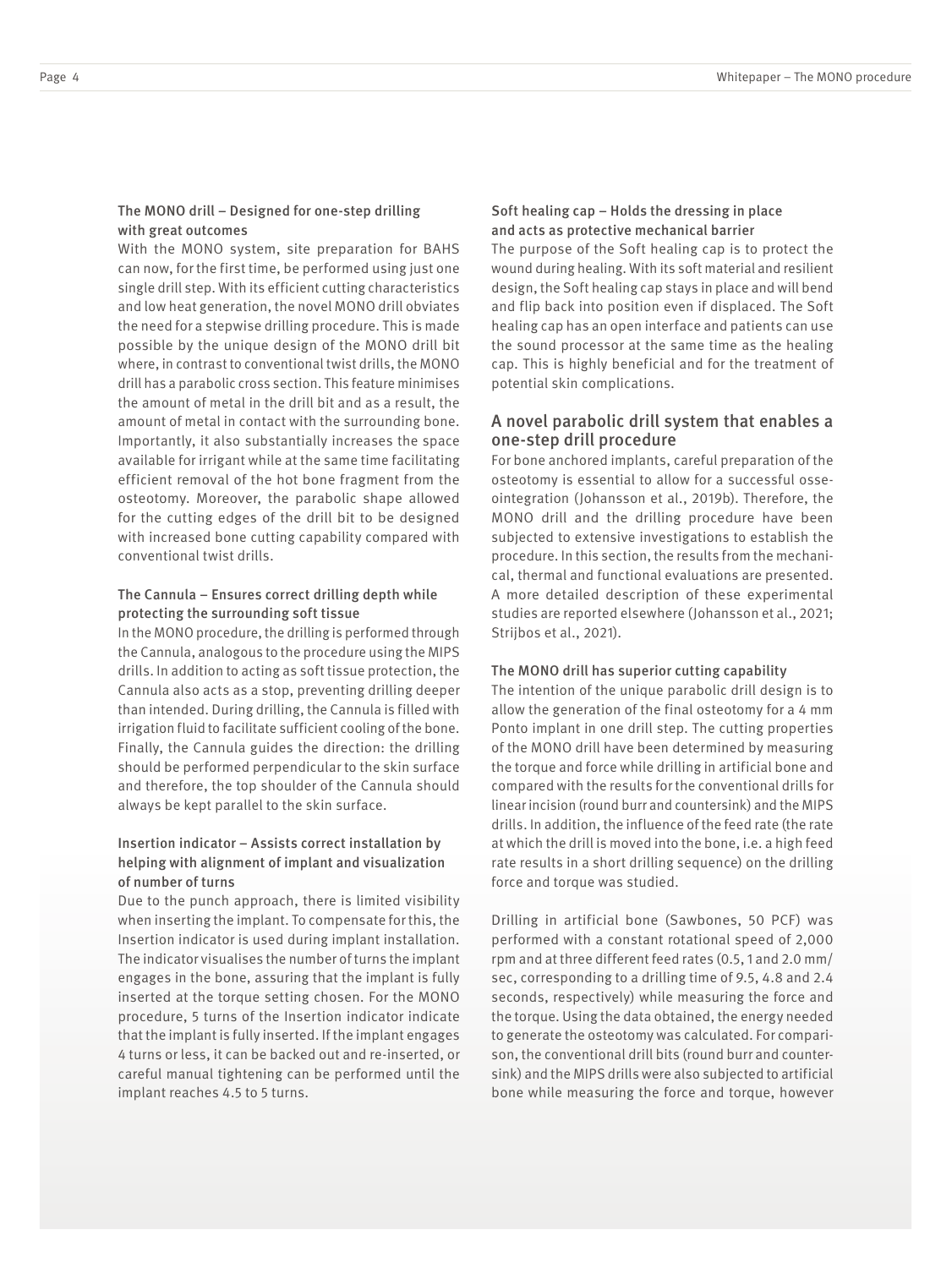

*Figure 3: Mean force when drilling in artificial bone using the drills of the conventional, MIPS and MONO system at a feed rate of 1.0 mm/sec. Statistically significant difference between all drills except MIPS Guide drill versus MONO. GD=Guide drill, CS=Countersink, WD=Widening drill. p<0.05 Independent T-test.*

only at a feed rate of 1 mm/sec.

The magnitude of force needed to feed the drill bit through the substrate is directly related to the tactile feedback the surgeon will feel when moving the drill bit into the bone during a drilling sequence. When drilling in artificial bone at a feed rate of 1 mm/sec, the force using the MONO drill was equal to the MIPS Guide drill but lower compared with the conventional round burr (Figure 3). This is a demonstration of the cutting efficiency of the MONO drill design since the volume of bone removed using the MONO drill is approximately twice that removed with guide drills in the conventional and MIPS systems.

For the MONO drill, both the force and torque increased significantly with feed rate. In contrast, the energy needed to create the osteotomy was significantly reduced with increasing feed rate (Figure 4A). Importantly, this energy is used for cutting the bone and is subsequently almost fully transformed into thermal energy distributed to the drill bit, bone fragments and the surrounding bone. The energy needed to generate the osteotomy at a fast feed rate (1 and 2 mm/sec) was less than a third of what was needed using a slow feed rate (0.5 mm/sec), suggesting that the drilling sequence should be fast and preferably last less than 4 seconds (Figure 4A). In comparison, the total energy needed to generate the osteotomy using the conventional linear incision technique and the MIPS system is significantly higher than using MONO, demonstrating the cutting efficiency of the MONO drill design (Figure 4B).

Taken together, these results demonstrate the superior cutting capability of the MONO drill compared with the conventional round burr and countersink drill as well as the MIPS drills. These characteristics and the efficiency of the MONO drill permit preparation of the osteotomy for a 4 mm Ponto implant to be executed in only one drill step. Moreover, it is also demonstrated that the drilling sequence should preferably be short (less than 4 seconds is recommended).

#### The MONO system limits heat transfer to the peri-implant bone

Excessive heat generation during drilling may result in bone injury such as thermal necrosis, which can result in delayed healing or potentially a lack of osseointegration. To mitigate this risk, a gradual augmentation of the osteotomy using a multi-step drilling protocol is



*Figure 4: (A) Drilling energy required to generate the osteotomy using MONO at a feed rate of 0.5, 1.0 and 2.0 mm/sec. (B) The total drilling energy needed to generate the osteotomy using the conventional drills (guide drill and countersink), MIPS (guide drill and widening drill) and MONO at a feed rate of 1 mm/sec. Asterisk indicate statistical significance, p<0.05 Independent T-test.*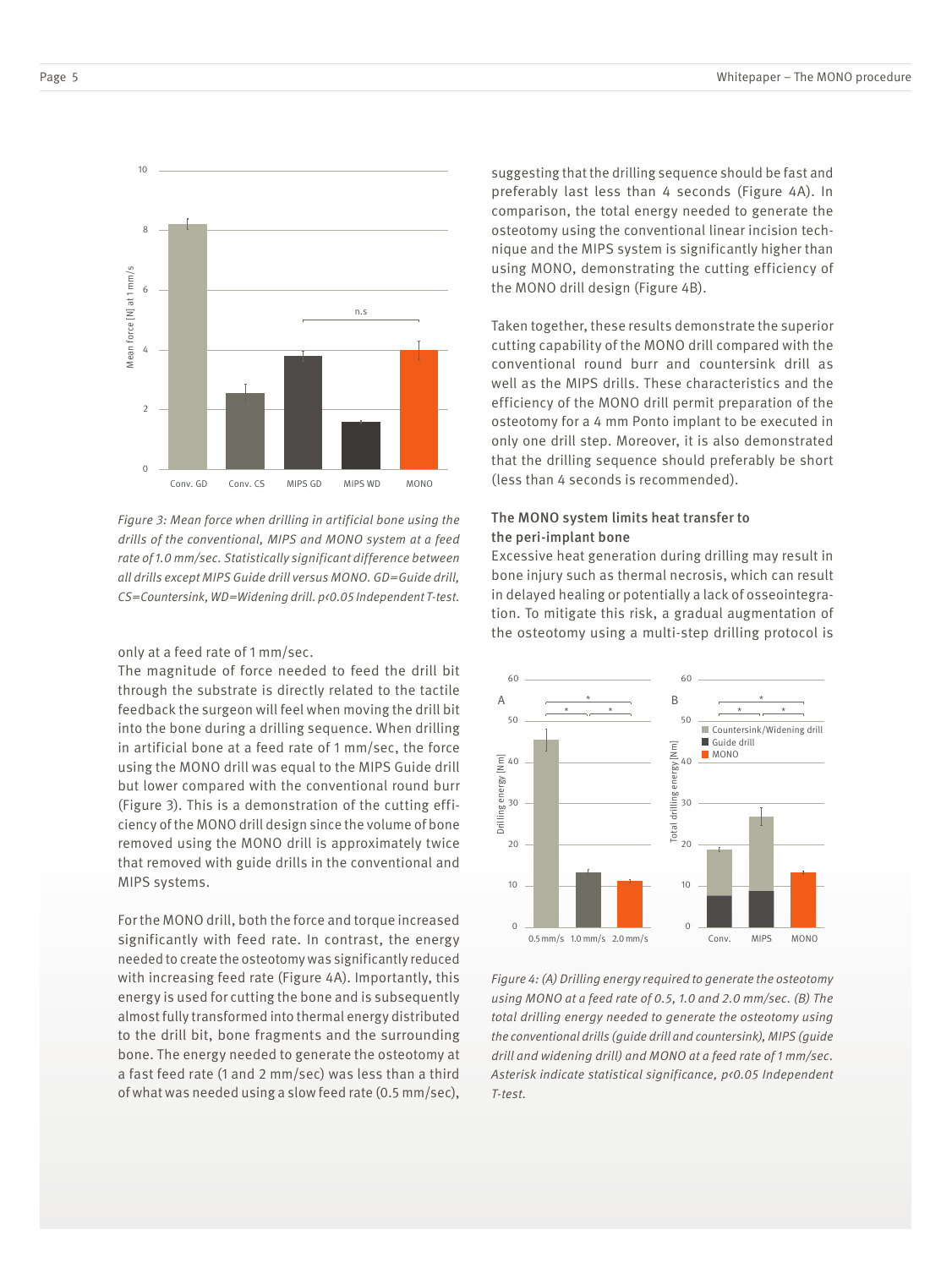typically employed. With a minimally invasive, guided approach, such as MIPS and MONO, the cooling of the bone during drilling is potentially impaired compared with an open procedure where the incision allows direct access to the drilling site. This was already considered during the development of the MIPS procedure, resulting in the innovative twist drill design of the two MIPS drills used together with the Cannula (Johansson et al., 2019a; Johansson et al., 2019b).

To ensure that the temperature in the peri-implant bone is maintained within biological limits, the MONO drilling protocol was evaluated *in vitro* with respect to heat generation. The temperature was determined using the methodology previously described (Johansson et al., 2019b). In brief, the heat generation was determined by measuring the temperature increase using four thermocouples positioned 0.5 mm from the periphery of the drill tract of the final drill hole while drilling in artificial bone (Sawbones, PCF 50). The MONO drill system was compared with the heat generated by the conventional system and the MIPS system when drilling was performed according to the recommended protocol (in terms of generous irrigation and recommended feed rate). To investigate the robustness of the different systems, the temperature increase was determined when deviating from recommended protocol (reduction in irrigation and prolonged drilling sequence with the drill left idling after reaching final depth).

When adhering to the standard protocol, the MONO drill system generated a temperature increase of 1.4±0.4 °C compared with  $2.4\pm1.9$  °C and  $2.3\pm0.7$  °C for the conventional and MIPS systems, respectively, with statistical significance reached between the MONO and MIPS drills (Figure 5A). These levels are well below the threshold for thermal induced tissue damage. When deviating from the protocol, subjecting the system to reduced irrigation and allowing the drill to spin a few seconds after reaching the stop, the temperature increase for the conventional and MIPS system was 16.9±8.8 °C and 12.8±0.7 °C, respectively (Figure 5B). Strikingly, the MONO system was less sensitive towards deviating from the protocol with a mean maximum temperature increase still below 5 °C (4.7±1.0 °C), which was statistically significantly lower compared with the other two systems (Figure 5B).

In conclusion, the MONO system generated equal or less heat in the peri-implant bone than the currently available drill systems, both under standard and impaired conditions. Importantly, the MONO system was shown to be less sensitive to deviations from the recommended drilling procedure as demonstrated by a lower degree of heat generation when irrigation is impaired and the drilling sequence is prolonged. The test also points to the importance of following the instructions and carefully applying adequate cooling irrespective drill systems.



*Figure 5: Graphs showing the mean maximum temperature increase for the conventional, MIPS and MONO drill systems. (A) Mean maximum temperature increase during drilling when adhering to the standard protocol (B) Mean maximum temperature increase during drilling when deviating from the standard protocol with imparied irrigation and a prolonged drilling sequence. Asterisk indicate statistical significance, p<0.05, 1-way ANOVA.*

#### *Ex vivo* evaluation of dura response to the MONO drill

The majority of adult patients are implanted with a 4 mm implant requiring an osteotomy of 5 or 4.9 mm depth using the linear incision or MIPS, respectively (Lagerkvist et al., 2020). Using CT scan data, the average bone thickness in adult patients at the BAHS implant position has been shown to be  $6.90 \pm 2.27$  mm (Baker et al., 2017). Another study, also using CT scans, reported an average bone thickness between 6.17 and 7.41 mm for subjects over 10 years (Kim et al., 2020). Importantly, the study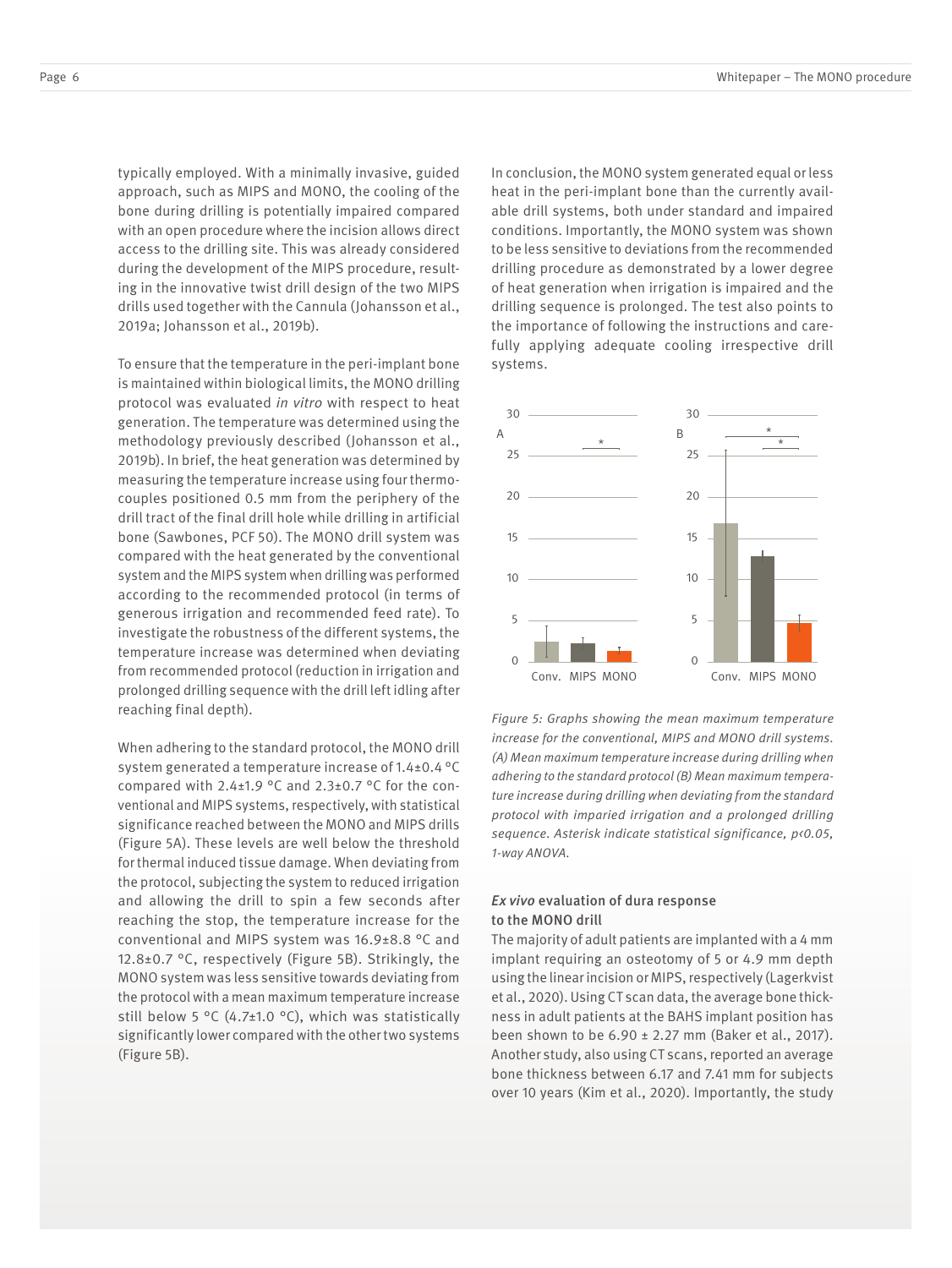confirmed that 95% of adults had a bone thickness exceeding 5 mm. Hence, for adults with normal anatomy, it is reasonable to assume a sufficient bone thickness of at least 5 mm. In some cases, however, there may be reasons to expect thin bone. If the patient has been subjected to previous surgeries at the implant site or if the patient has craniofacial or auricular anomalies, then there is a higher likelihood that the bone thickness is below 5 mm.

Penetration of the mastoid bone and subsequent dura exposure is a known event during BAHS surgery occurring in approximately 6% of the surgeries and it is more commonly seen in paediatric cases (Lagerkvist et al 2020). There is, however, no indication that this results in an increased complication rate. Furthermore, penetration of the mastoid bone, followed by a penetration of the dura with resulting CSF leak, is reported in the literature with a frequency of 0.3% of cases (Lagerkvist et al 2020).

In the MONO procedure, drilling for a 4 mm implant is performed in one step down to a depth of 4.75 mm. This contrasts with the linear incision and MIPS procedures where an initial penetration to 4 mm is made using the respective guide drills with the spacer attached. As part of the MONO development, an *ex vivo* study was performed to qualitatively and quantitatively evaluate dura response to drill trauma using the MONO drill in comparison with the linear incision round burr and the MIPS guide drill (Strijbos et al., 2021). The aim of the study was to evaluate the risk of penetrating the dura

Penetration depth Drill bit Bone Bone Dura Dura Drill bit

if the mastoid bone was penetrated. Fresh, frozen, human cadaver temporal bone was subjected to the three drills (round burr, MIPS Guide drill and MONO) by penetrating beyond the base of the bone to different depths (penetration depth 1, 2, 3 and 4 mm) (Figure 6A). Ten drillings per depth and drill type was performed in the ten temporal bones according to a randomisation scheme resulting in a total of 160 sites. The sites were independently evaluated by four investigators using a microscope (Zeiss OPMI pico Surgical Microscope, magnification between  $x0.6 - x2.5$  and the damage to and possible penetration of the dural tissue was determined according to a 4-graded scale ( $0 =$  intact dura,  $1 =$  partially damaged dura,  $2$  = severely damaged dura and  $3$  = penetrated dura).

The results showed that if bone thickness was (less than) 1 mm thinner than the maximum drilling depth (penetration depth PD of 1 mm,) the damage to the dura was limited or non-existent (Figure 6B). If the bone thickness was 2 mm thinner than the maximum drilling depth (PD 2 mm), the damage increased or the dura was penetrated. Interestingly, there was a trend towards more damage and dural penetration for both the round burr and MIPS guide drill compared with the MONO drill. For an even thinner bone (PD 3-4 mm), the majority of sites were penetrated, irrespective of drill system.

From this experimental *ex vivo* study it can be concluded that, should the dura be encountered, the MONO system is not more inclined to penetrate the dura compared with the conventional and MIPS systems.



*Figure 6A: Illustration of penetration depth. The drill penetrates beyond the base of the bone to different depths (B). Proportion of holes penetrating the dura for the different drill systems and penetration depth.*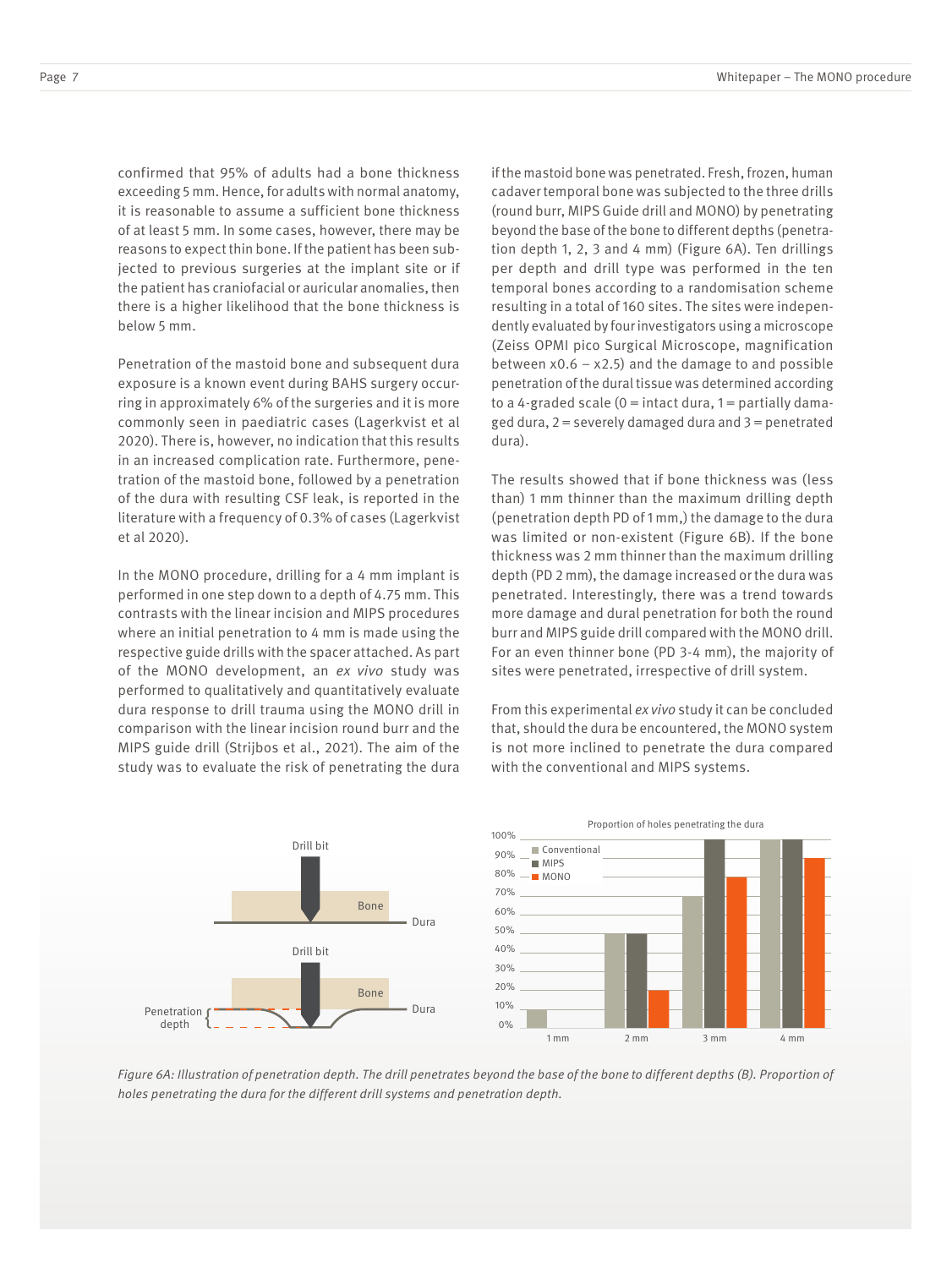#### The MONO procedure step-by-step

The main steps of the MONO procedure are similar to the MIPS procedure and the same Cannula is used for both (Figure 7). For a detailed description of how to perform the MONO procedure, please refer to the Addendum to the Surgical Manual including the MONO procedure.

The implant position is chosen as in any bone anchored implant surgery and abutment length is selected. The incision is made using a biopsy punch. Ensure that the bone is exposed at the entire site, and that all periosteum and soft tissue are removed from the bone surface before inserting the Cannula. This is important to allow the correct placement of the Cannula and to ensure the correct drill depth in the proceeding steps. Insert the Cannula. The Cannula should always remain in place during drilling and until the implant is ready to be installed. The Cannula is filled with saline solution to facilitate cooling ahead of the drilling step, and a gene-rous amount of saline is used during and after drilling. A single downward and upward drilling motion is utilized. The drilling procedure should be kept below 4 seconds to avoid overheating the bone. The Cannula is removed and implant installation is performed with a pre-set torque setting between 40 and 50 Ncm for normal adult bone quality. Five turns of the Insertion indicator indicates that the implant is fully inserted. If the implant engages 4 turns or less, consider reversing the drill and re-inserting or carefully manually tighten the implant until it reaches 4.5 to 5 turns. The Soft healing cap is attached and aftercare is handled in the same way as for any other tissue preservation surgery.

#### Selecting the MONO procedure

Use of the MONO procedure is indicated for the following subpopulation of patients indicated for the Ponto bone anchored hearing system:

- Adult patients (18 years and above) with normal anatomy and expected bone thickness of at least 5 mm, where no complications during surgery are expected.
- Patients, as per above, with a soft tissue thickness of 12 mm or less.

Use of the MONO procedure is contraindicated for children and patients with expected bone thickness below 5 mm.

## MONO is a preferred, minimally invasive procedure for installation of Ponto in adults

In order to evaluate user experience of the MONO procedure, a controlled market release was performed in the USA and Europe, and a survey evaluating the participating surgeons' perception of the MONO procedure was performed. The survey investigated the surgeons' subjective experiences and how likely it was that they would continue using the MONO procedure. In addition, a clinical study of the MONO procedure is currently ongoing at seven centres in Europe with the aim of following 50 patients for 12 months after surgery; the results from this study are expected to be published in 2022 (see clinicaltrials.gov / NCT04606823).



*Figure 7: The main steps of the MONO procedure*

- *1. Use the punch to incise the skin and create a hole*
- *2. Insert the Cannula into the hole*
- *3. Drill once using the MONO drill and ensure cooling*
- *4. Insert the implant into the drilled hole*
- *5. Apply the Soft healing cap and dressing*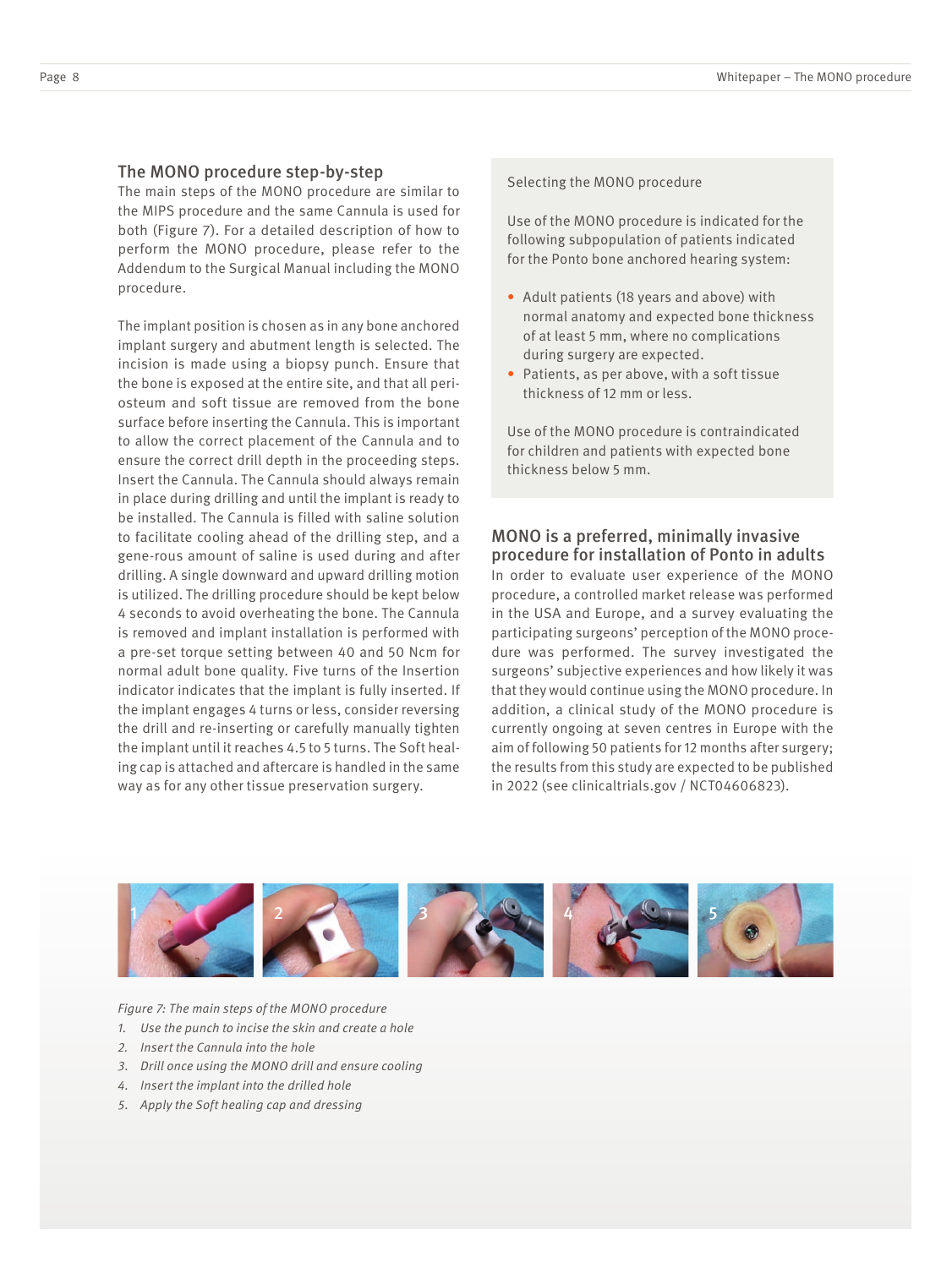To date, survey data from 28 surgeons performing 60 MONO procedures has been gathered. Overall, the impression of the MONO procedure was very positive (n=42). The surgeons' comfort level with the MONO procedure was rated 4.6 out of a maximum score of 5. The surgeons´ perception of speed, ease of use and drill force required using the MONO procedure were also evaluated and the vast majority of surgeons judged MONO as fast and easy to use. Minimal or medium amount of drill force was required to generate the osteotomy in the majority of cases.

In 90% of cases, MONO was preferred by the participating surgeons over their currently used surgical technique (Figure 8A). When asked to rate (between 1-100) how likely it was that they would continue using the MONO procedure, the surgeons rated it as very likely (rated as 96 of 100) (Figure 8B). Overall, the MONO system was rated 4.8 (of 5).

#### Conclusion

The MONO procedure for installation of the Ponto system is a new, ground-breaking development and the world's first one drill step procedure for bone anchored hearing implants in adults. With the novel parabolic drill design, a Ponto implant can now be installed using one single drill step, in contrast to the available systems that employ a three-step drill sequence. An extensive preclinical research programme evaluating the mechanical, thermal and functional aspects of the MONO procedure showed that the MONO drill, with its parabolic twist drill design, is more efficient in terms of cutting performance compared to existing drills, enabling the preparation of the full osteotomy in only one short drill step. Importantly, less heat was generated when preparing the osteotomy using the MONO system compared with the existing drill systems despite the fact that the entire bone volume is removed in one sequence. The user experience with MONO was evaluated in a controlled market release, where the surgeons rated the MONO system very positively. Among the participants, the vast majority reported that they prefer the MONO procedure over their currently used surgical technique.

In conclusion, the MONO system provides a minimally invasive, safe and clinically efficient procedure for installation of the Ponto implant system in adult patients.





100 96 How likely are you to continue to use the MONO procedure?

*Figure 8A: Evaluation of surgeons' preference of surgical technique*

*Figure 8B: Evaluation of likelihood of continuing with the MONO procedure*

 $\Omega$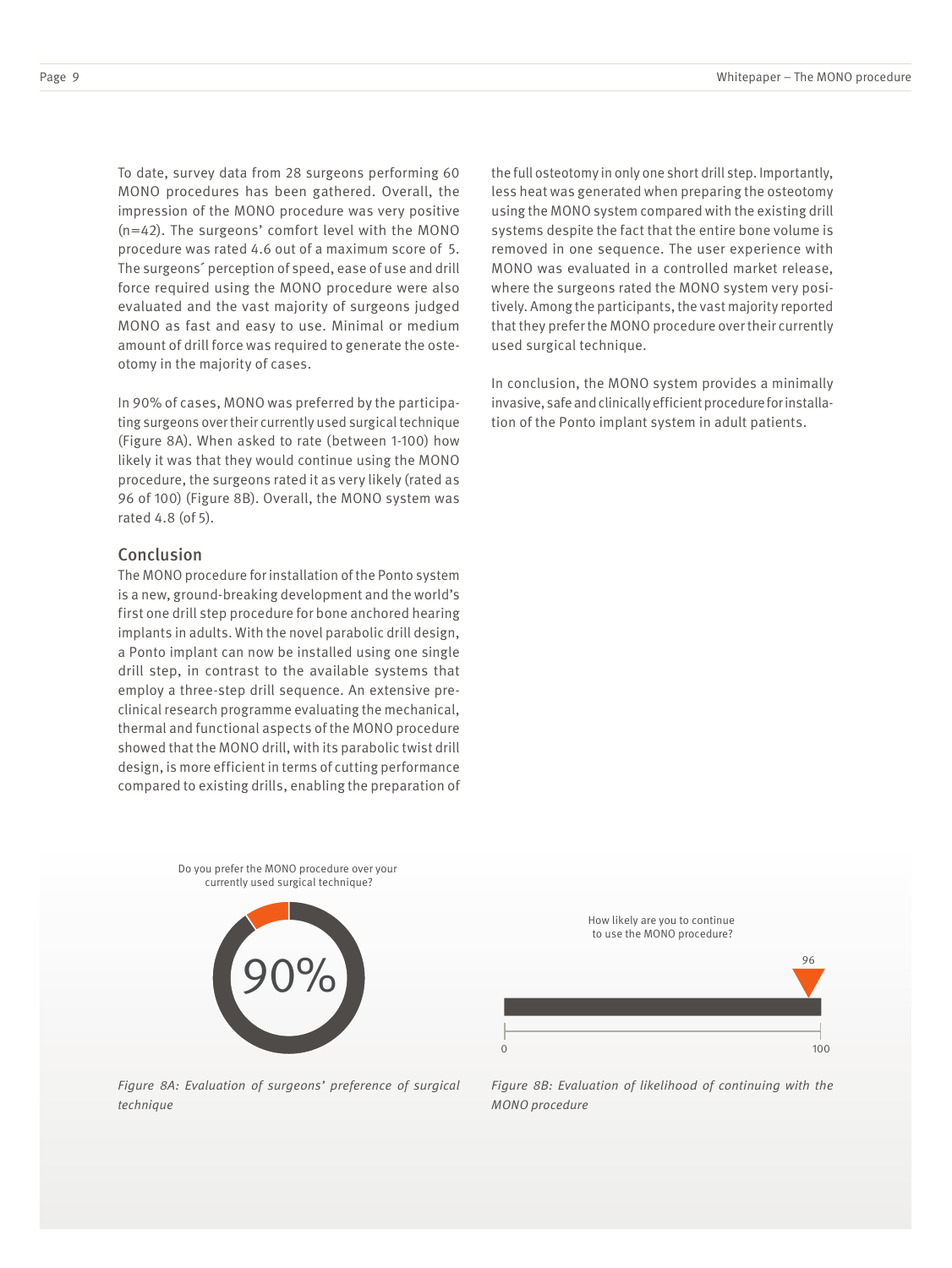#### References

Baker, A.R., Fanelli, D.G., Kanekar, S., and Isildak, H. (2017). A Retrospective Review of Temporal Bone Imaging With Respect to Bone-Anchored Hearing Aid Placement. Otol Neurotol 38(1), 86-88. doi: 10.1097/ MAO.0000000000001235.

Caspers, C.J.I., Kruyt, I.J., Mylanus, E.A.M., and Hol, M.K.S. (2021). A Clinical Evaluation of Minimally Invasive Ponto Surgery With a Modified Drill System for Inserting Bone-Anchored Hearing Implants. Otol Neurotol. doi: 10.1097/MAO.0000000000003195.

Holmes, S., Hamiter, M., Berry, C., and Mankekar, G. (2021). Tissue Preservation Techniques for Bone-Anchored Hearing Aid Surgery. Otol Neurotol 42(7), 1044- 1050. doi: 10.1097/MAO.0000000000003157.

Johansson, M.L., Peters, H., Lager, E., and Omar, O. (2019a). "Effect of drill parameters on heat generation during osteotomy preparation for bone-anchored hearing systems", 7<sup>th</sup> International Congress on Bone Conduction Hearing and Related Technologies (OSSEO), December 11-14, 2019. (Miami Beach, FL USA).

Johansson, M.L. (2018). The percutaneous implant. The effects of design, host site and surgery on the tissue response. Dissertation, University of Gothenburg, Sweden.

Johansson, M.L., Eriksson, T., and Omar, O. (2019b). In Vitro and Ex Vivo Evaluation of a Novel Guided Drill System for Bone-Anchored Hearing Implants. Int J Oral Maxillofac Implants 34(6), e85-e98. doi: 10.11607/ jomi.7590.

Johansson, M.L., and Holmberg, M. (2015). "Design and clinical evaluation of MIPS – A new perspective on tissue preservation". Oticon Medical whitepaper M52425

Johansson, M.L., Shah, F.A., Palmquist, A., and Thomsen, P. (2021). A novel one-step osteotomy preparation technique for bone-anchored hearing implant. In preparation.

Johansson, M.L., Stokroos, R.J., Banga, R., Hol, M.K., Mylanus, E.A., Savage Jones, H., et al. (2017). Short-term results from seventy-six patients receiving a boneanchored hearing implant installed with a novel mini mally invasive surgery technique. Clin Otolaryngol 42(5), 1043-1048. doi: 10.1111/coa.12803.

Kim, S., Cho, Y.S., Cho, Y.S., and Moon, I.J. (2020). A Retrospective Review of Temporal Bone Computed Tomography to Present Safe Guideline for Bone-Anchored Hearing Aids. Clin Exp Otorhinolaryngol 13(3), 249-254. doi: 10.21053/ceo.2019.01144.

Lagerkvist, H., Carvalho, K., Holmberg, M., Petersson, U., Cremers, C., and Hultcrantz, M. (2020). Ten years of experience with the Ponto bone-anchored hearing system-A systematic literature review. Clin Otolaryngol 45(5), 667-680. doi: 10.1111/coa.13556.

Sardiwalla, Y., Jufas, N., and Morris, D.P. (2017). Direct cost comparison of minimally invasive punch technique versus traditional approaches for percutaneous bone anchored hearing devices. J Otolaryngol Head Neck Surg 46(1), 46. doi: 10.1186/s40463-017-0222-2.

Strijbos, R.M., Straatman, L., Stokroos, R., and Johansson, M.L. (2021). Ex vivo evaluation of a new drill system for placement of percutaneous bone conduction devices. In preparation.

Addendum to Surgical Manual including the MONO procedure UK. 223523UK

Ponto Implantation Using a Minimally Invasive Surgical Technique. At clinicaltrials.gov /NCT04606823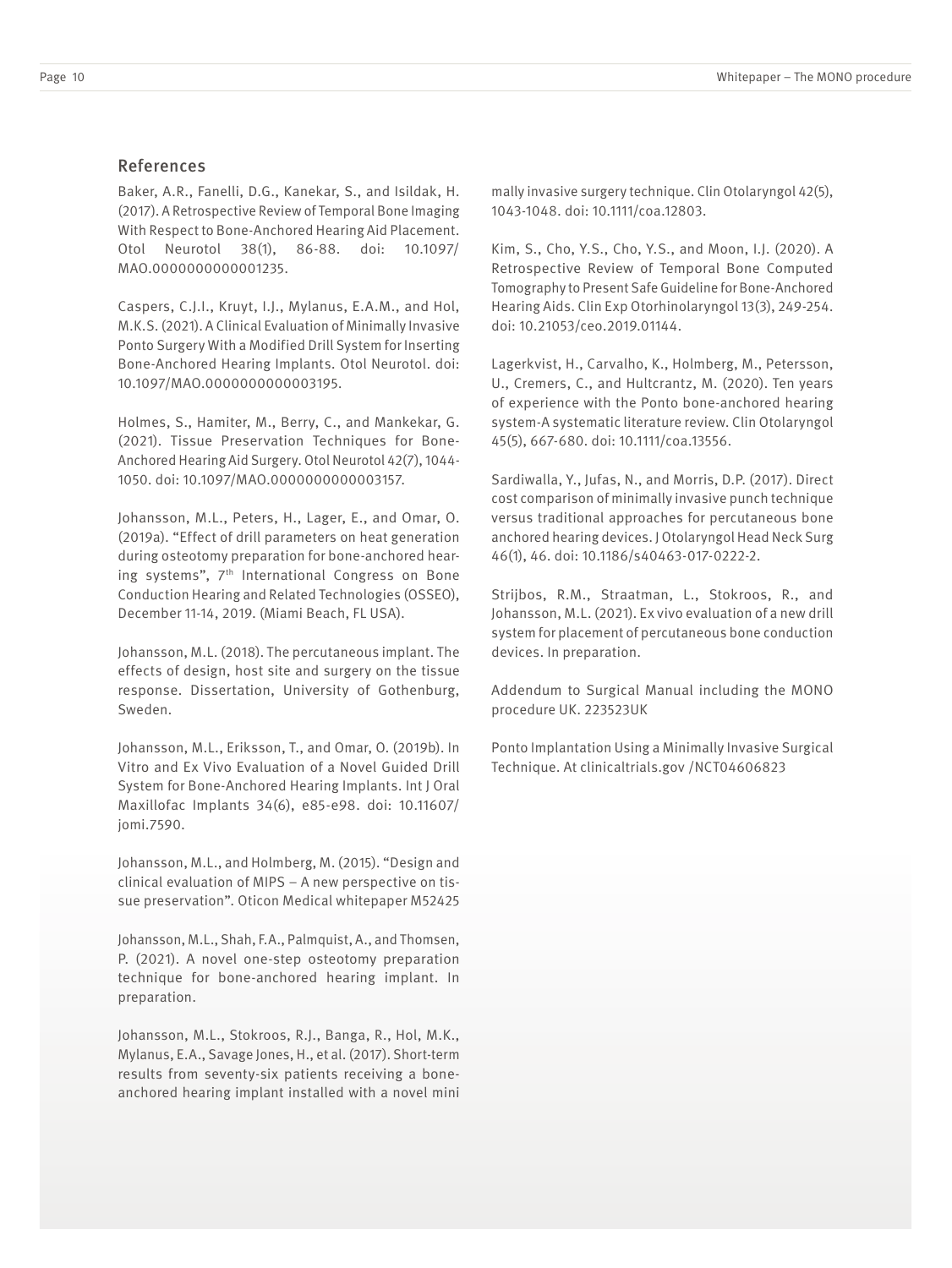|  | w<br>۰. | v<br>٧<br>٧ |  |
|--|---------|-------------|--|
|--|---------|-------------|--|